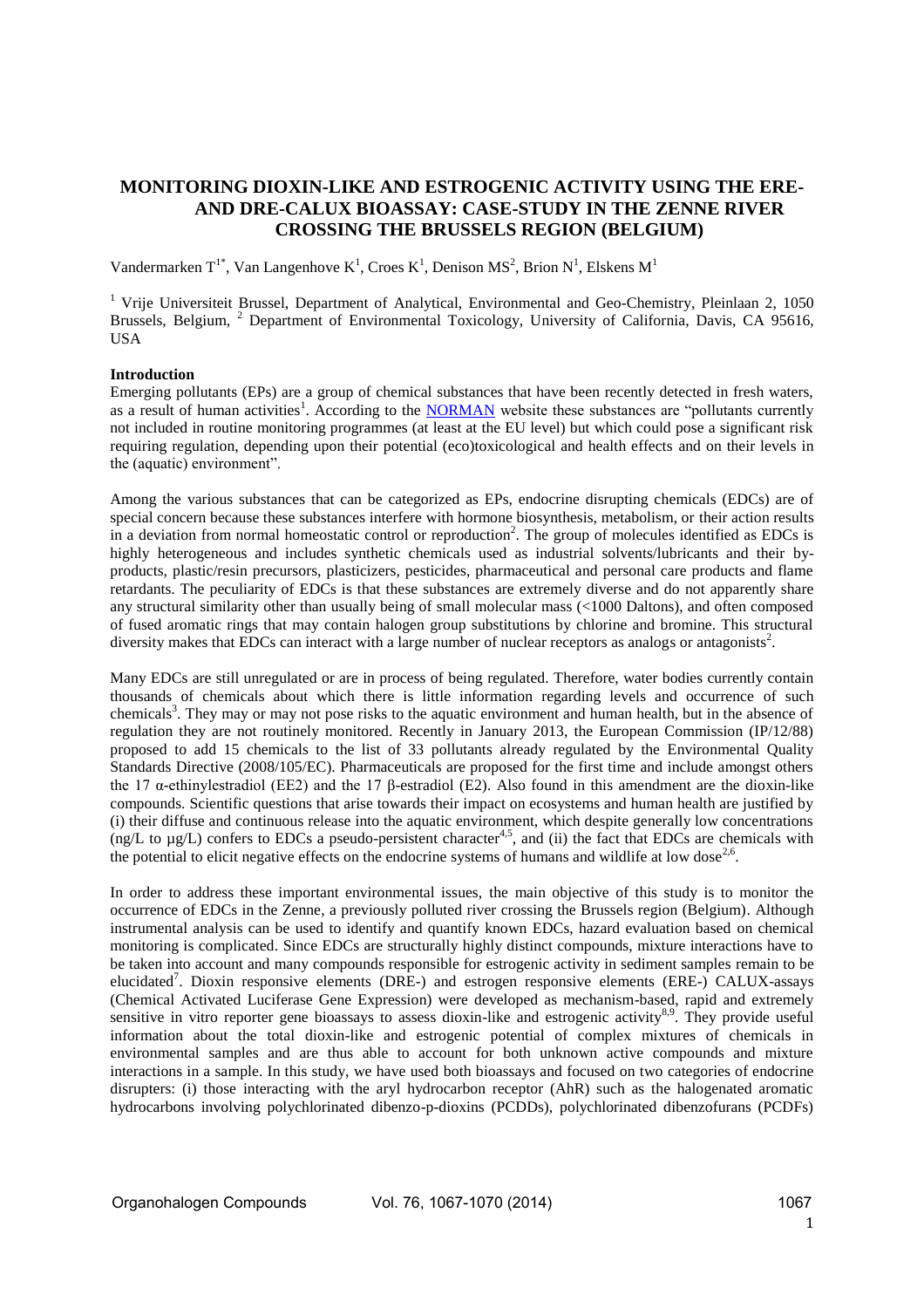and dioxin-like polychlorinated biphenyls (DL-PCBs), and (ii) those interacting with or activating the estrogen receptor (ER) called estrogenic EDCs (EEDCs) such as natural hormones, pharmaceutical estrogens, phytoestrogens, surfactants, as well as other industrial compounds like bisphenol A.

### **Materials and methods**

Water samples were collected at the following sites: 3 within upstream Brussels, 1 site inside Brussels (at 39km from Lembeek) and 3 sites in the downstream region. Sediments were collected on 5 sites using a bottom sediment grab sampler. The samples were well mixed and aliquots were taken for physical, chemical and microbiological analyses.

For water samples, only the estrogenic activity was monitored as the ultimate fate of dioxin-like compounds in aquatic environments is their adsorption to sediment and suspended matter because of their high hydrophobicity. The sediments were dried, lyophilized, and a 2g aliquot was extracted using the Accelerated Solvent Extraction (ASE) with hexane/acetone, 1:1 (v/v). Water samples were extracted using the Oasis HLB cartridge for estrogenlike compounds.

Dioxins and dioxin-like PCBs were analyzed separately with the DRE-CALUX bioassay<sup>10</sup> and the overall estrogen activity is analyzed using the  $ERE-CALUX<sup>11</sup>$ . Briefly, extracts are diluted and dosed in 10 different concentrations yielding a full dose-response curve fitted with the "non-linear 4 parameter Hill function" to calculate an Effective Concentration on 50% of the curve  $(EC_{50})$ . The Bioanalytical Equivalent concentration (BEQ), in pg standard-equivalence/g or 1 sample, is calculated as the ratio of the  $EC_{50}$  of the standard and the sample curve.

## **Results and discussion**

The main source of estrogenic active compounds in the aquatic environment is the result of their use by patients and the treatment of domestic and hospital waste in wastewater treatment plants<sup>4,12,13</sup>. This estrogenic activity includes both natural and synthetic estrogens such as xenoestrogens and pseudoestrogens. Figure 1a shows that the estrogenic activities, expressed as pg Bioanalytical Equivalent (BEQ) per L oscillate around 200 pg BEQ/L until km29 (inside Brussels) to increase sharply up to 938 pg BEQ/L at km39 (Vilvoorde, an industrial area). The activity then decreases to 397 pg BEQ/L at km41 (downstream Brussels).

While most of the literature data deals with the occurrence of estrogenic chemicals in water, these substances were also detected in sewage sludge and sediments<sup>5,14,15</sup>. In particular, steroids are relatively lipophilic; these molecules can be adsorbed on suspended solids and sediments where they can contaminate benthic organisms<sup>16</sup>. A peak of estrogenic activity in sediment of the Zenne river is found at km39 (Fig. 1b).

A totally different pattern is observed for the dioxin-like compounds. For both fractions (PCDD/Fs and dl-PCBs), results are in the range of what has been previously reported in the Scheldt mouth<sup>17</sup>. The Beersel station located at km13 shows a markedly higher PCDD/F potency compared to the other sampling stations, while the PCB potency tends to decrease from upstream to downstream Brussels (Fig. 1c).

To highlight relationships between the results of the CALUX tests and some environmental variables, we applied a principal component analysis (PCA). The PCA loading plot for the water samples (Fig. 2a) displays the relationships between 10 variables at the same time, visualised in a two dimensional plane defined by the first two principal components. The first component axis explains 68% of the variation and the second component axis 21%. The coordinates of the original variables in the plane express their correlations with the new principal components. Variables carrying similar information or varying in a comparable way are grouped together, i.e., they are correlated. When negatively correlated, they are positioned on opposite sides of the plot origin, in diagonally opposed quadrants. The further away a variable lies from the origin, the stronger the influence of that variable has on the PCA model. For example, T°C, COND, DOC & POC and to a lesser extent SPM & EEDCs are strongly correlated with PC1, whilst  $O_2$  & pH are anti-correlated. In contrast, %C-SPM is mainly correlated with PC2 and d50-SPM is in an intermediate situation. Orthogonal vectors in the loading plot indicate low correlations between variables, and thus a low predictive ability.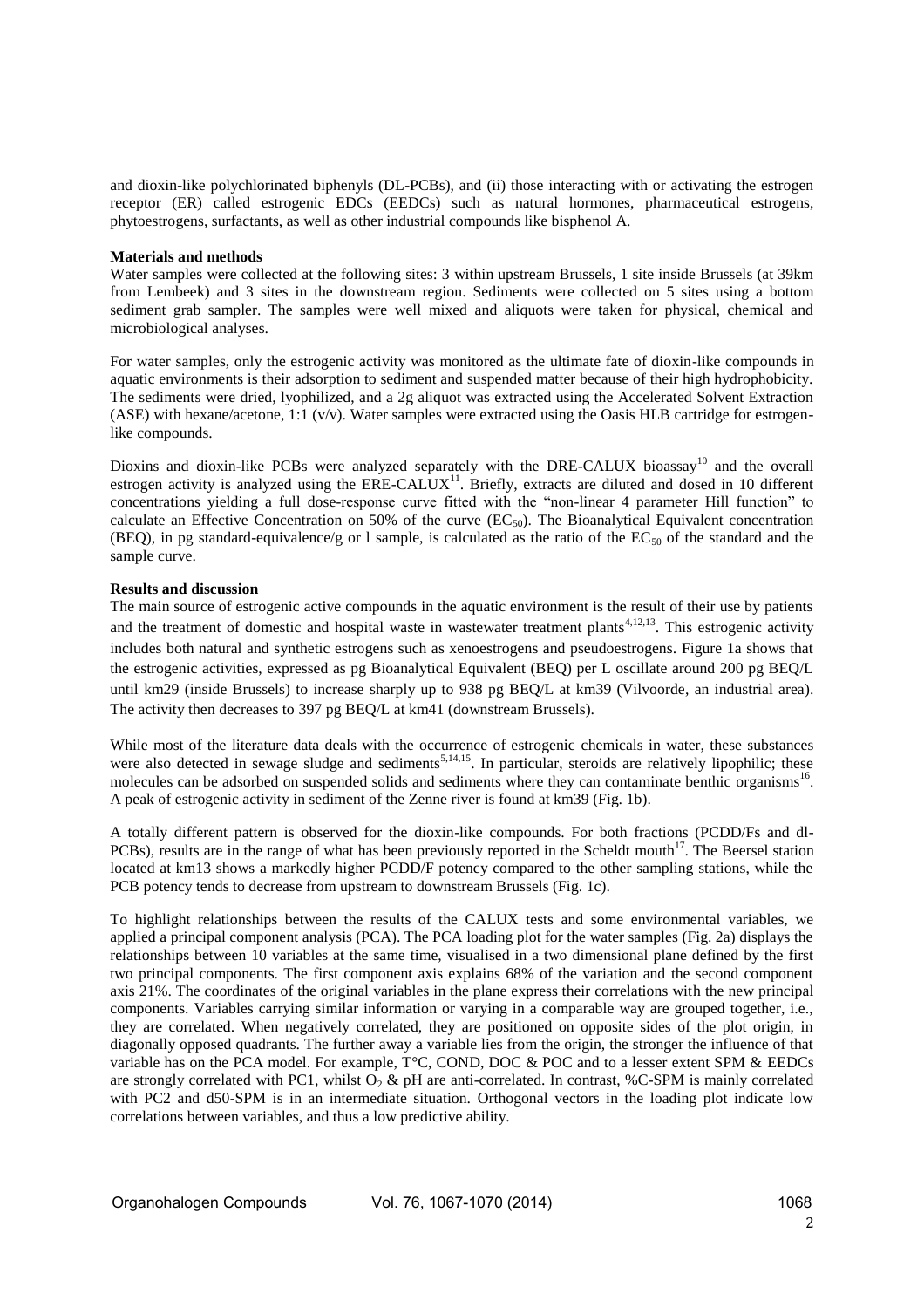

**Figure 1: Bioanalytical Equivalent (BEQ) concentration for estrogenic EDCs (EEDCs) and dioxin like compounds in water (1a) and sediment (1b and 1c) of the Zenne (Belgium) in October 2012**



**Figure 2: PCA loading plots obtained after Varimax rotation for the whole dataset. The factor loadings represent the correlations between the original variables and the principal components**